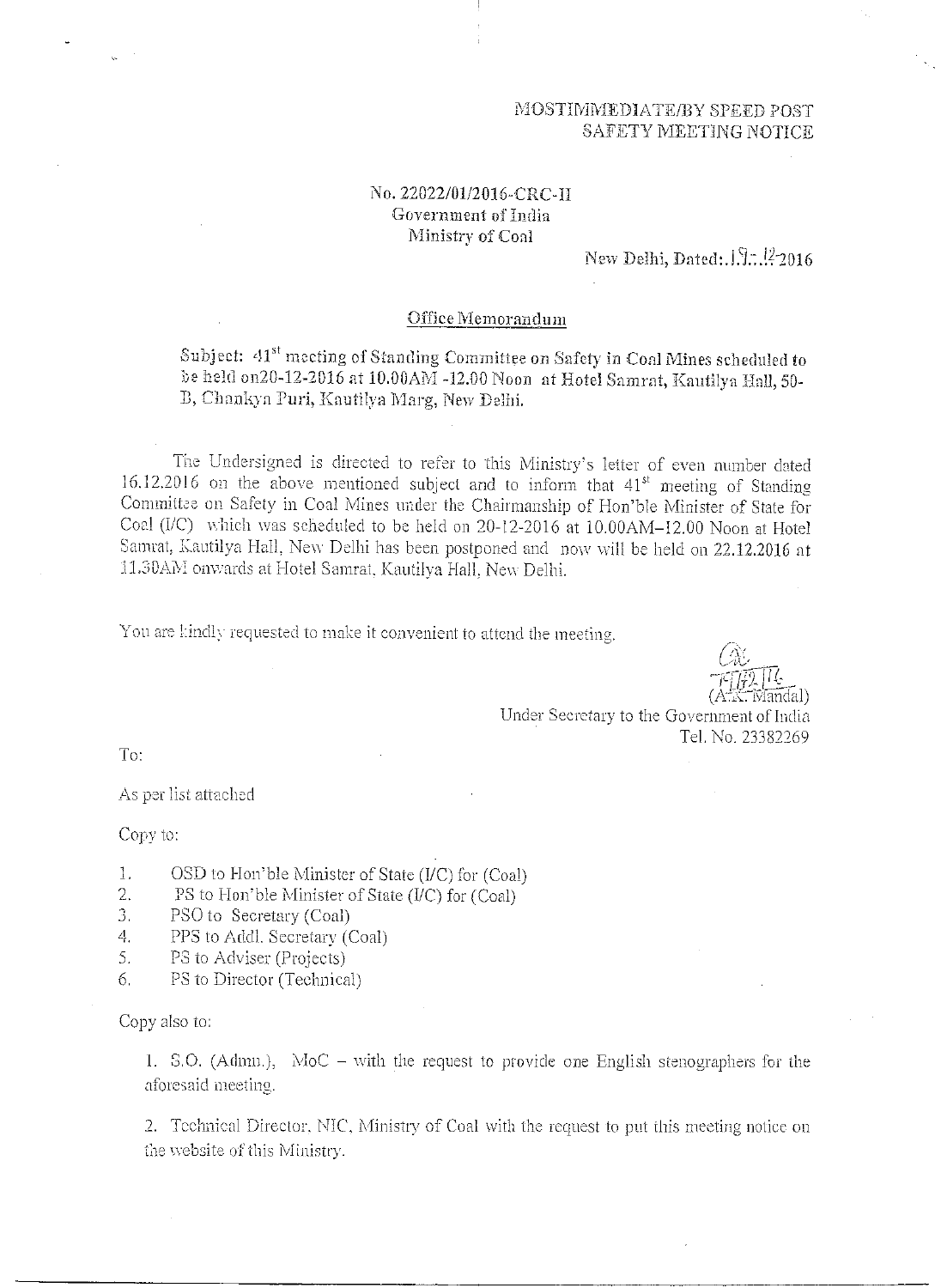### Page-2

## List of the Members of the Standing Committee on Safety in Coal Mines:

- 1. Shri Devender Singh, Adviser Economic, Ministry of Labour & Employment, Shram Shakti Bhavan, New Delhi. (Tel. Fax No. 23766904) Email: dev.singh@nic.in.
- 2. The Director General, Directorate General of Mines Safety, Dhabhad (Jharkhabnd) ( Fax: 0326- 2221027, Dhanbad)(Ph: 0326-2-221000)
- 3. The Chairman, Coal India Ltd., Coal Bhawan, Rajarhat, Kolkata-700156
- 4. The Chairman/Managing Director, Singareni Collieries Company Ltd., Kothagudem Collieries, Khamam Distt (A.P.) (Fax Dir(P&P): 08744-245293)(Ph: 08744-242602,242382)
- 5. The Chairman/Managing Director, Neyyeli Lignite Corporation, P.O.Neyveli (T.N.) (Fax: DaM(Safety):04142-252645,2522646) (Ph: 04142-252492)
- 6. The Chairman/Managing Director, Bharat Coking Coal Ltd, .Koyala Bhawan, Koyala Nagar, Dhanbacl.
- 7. The Chairman/Managing Director, Eastern Coalfields Ltd., Sanctoria, P.O.Dishergarh, Distt. Burdwan (West Bengal)
- e. The Chairman/Managing Director, Mahanadi Coalfield Ltd., Samhalpar, (Orissa).
- 9. The Chairman/Managing Director, Central Coalfields Ltd., Dharbhanga House, Ranchi(Jharkhand)
- 10. The Chairman/Managing Director, Northern Coalfields Ltd.; Singrauli, P.O. Shigrauli Collieries, Distt. Sidhi (M.P.).
- 11. The Chairman/Managing Director, South Eastern Coalfields Ltd., Secpat Road, BilaIspur (M.P.).
- 12. The Chairman/Managing Director, Western Coalfields Ltd., Civil Lines, Nagpur.
- 13. The Chairman/Managing Director, North Eastern Coalfields, Margrata, Assam.
- 14. The Chairman/Managing Director, Central Mine Planning and Design Institute, Gondwana Place Kanke Road, Ranchi (Jharkhand).
- IS. Director (Personnel), Coal India Ltd., Coal Bhawan, Rajarhat, Koiltata-700156
- 16. Director (Technical), Coal India Ltd., Coal Bhawan, Rajarhat, Kolkata-700156
- 17. Executive Director(S&R), Coal India Ltd Coal Bhawan, Rajarhat, Kolkata-700156
- 18. Managing Director, Jharkhand State Mineral Development Corporation, Khanij Nigam Bloavan,Doranda,Ranchi(Jharkhand)(Fax,No.0651-491916) (Ph:2491841, 2491842, 2491807, 2190767)
- 19. Managing Director, Gujarat Mineral Development Corporation, Khanij Bhavan, Off 132 Ft Ring Road, Nr. University Ground, Vastrapur,, Ahmedabad-380052 ( Fax No. 079-27911540)
- 20. General Manager, The Tata Iron and Steel Company Ltd., Maria Collieries, Jamadoba-828112, Dkanbad (Jharkhand) ( Jamadoba Fax No. 326-2320268)
- 21. Coal Supdt. and Agent, Damodar Valley Corporation, Bermo Mines, P.O. Benno, Distt. Bokaro, (Jharkhand) ( Kolkata Fax, 033-2-3551937 Bermo fax note there) Bermo Ph: 06549-220245)
- 22. General Manager (Collieries) Steel Authority of India Ltd, IISCO STEEL PLANT, Colliery Complex, Chasnala Colliery, P.O.Chasnala, Dist. Dhanbad-828135 (Tharkband)) Fax: 0326- 2385003)
- 23. Shri N. K. Purohit, Addl. General Manager, Gujarat industries Power Co. Ltd., (Surat Lignite Power Plant), Village .Nani Naroli,Taluka, Mangrol, Distt. Surat-394110 (Fax No. 02629-261073, 261074 & 0265-2231207)
- 24. Chief of Internal Safety, Rajasthan State Mines & Mineral Limited., SBU & PC LIMESTONE, 8, West Patel Nagar, Circuit House Road, Jodhpur-342011 (Rajasthan) (Fax . 0291-2511029) (Ph:0291-2516199, 2511031, 2515528)